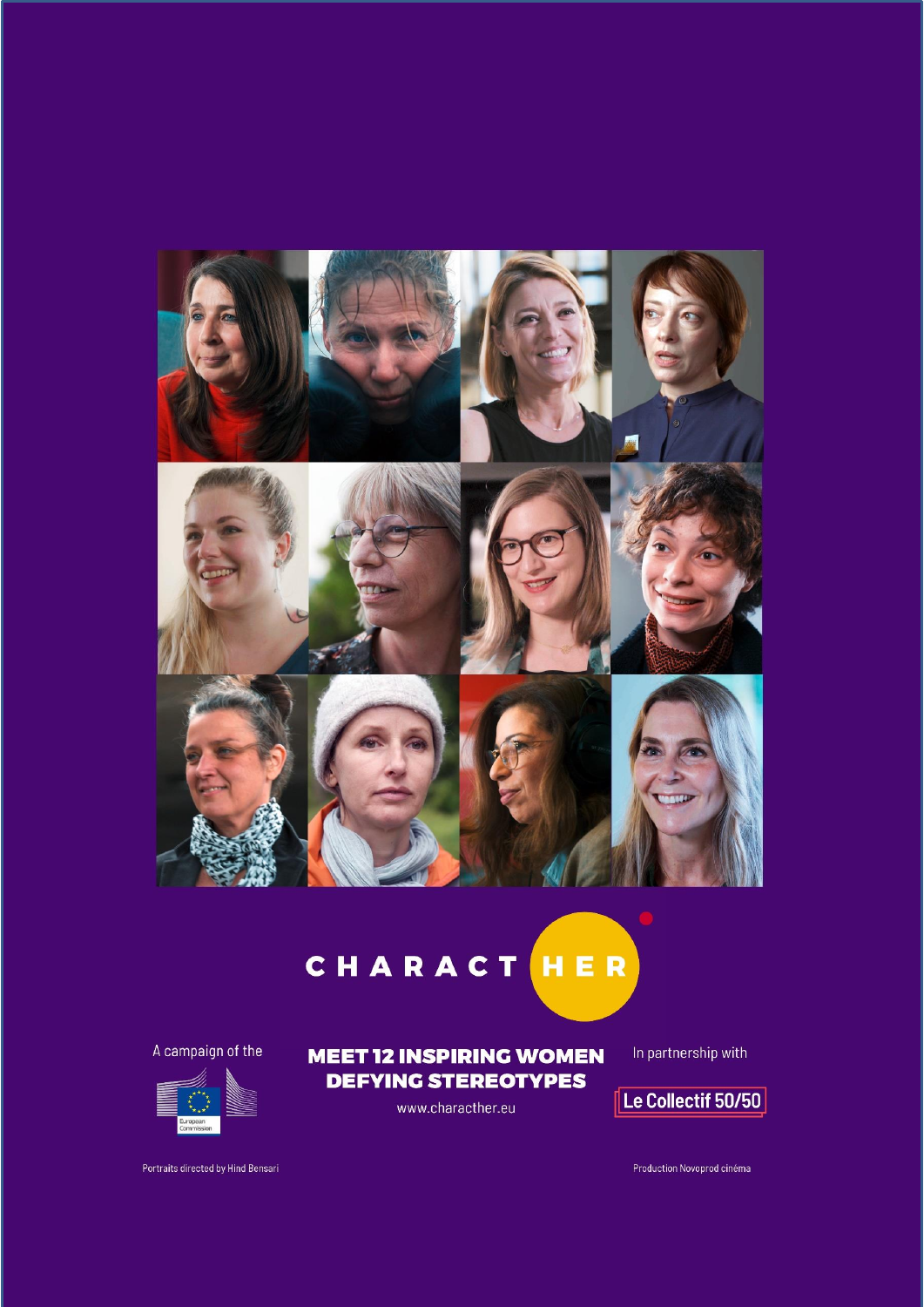

## **CharactHer**

## **Empowering all talents in the Film and the Media industries**

A campaign of the European Commission, in partnership with Collectif 50/50

The European Commission is launching an awareness campaign on Diversity & Inclusion focusing on the film and news media sector. As part of the [Media and Audiovisual Action](https://ec.europa.eu/commission/presscorner/detail/en/IP_20_2239)  [Plan](https://ec.europa.eu/commission/presscorner/detail/en/IP_20_2239) adopted to support the recovery and transformation of the media industry, the campaign will contribute to empower all the European talents, both in front and behind the camera, with a special focus on women. This campaign will also contribute to von der Leyen Commission's agenda of a [Union of Equality via the EU Gender Equality Strategy](https://eur-lex.europa.eu/legal-content/EN/TXT/?uri=CELEX%3A52020DC0152) aiming at a gender-equal Europe by 2025.

Under the title '[CharactHer](https://characther.eu/)' and designed in the current context where women are still underrepresented and face persistent imbalances and obstacles along their careers, the Commission's campaign has the following objectives:

- To raise awareness of the persistence of inequalities in the sectors;
- To spotlight lesser-known positions in the industry to promote diversity through the great variety of potential career paths;
- To encourage young women to pursue careers in domains that are traditionally considered to be "masculine" by showing them that in reality, women can access and succeed in these fields - and dismantle stereotypes and prejudices stating that some jobs are out of their reach due to their gender;
- To highlight the achievements and singularities of different profiles; focus on possibilities and opportunities, rather than impediments.

The final goal is:

To foster inclusion and representativeness to enable the media industries to remain culturally rich and vibrant, in tune with the diversity of our European societies.

The campaign will portray several real female role models, each of them with different backgrounds and holding different positions, but all equally admirable and inspiring for younger generations.

A total of 12 interview videos featuring female professionals will be released in the upcoming weeks, and viewers will get the chance to learn about the particularities of their positions, their experiences, challenges and achievements.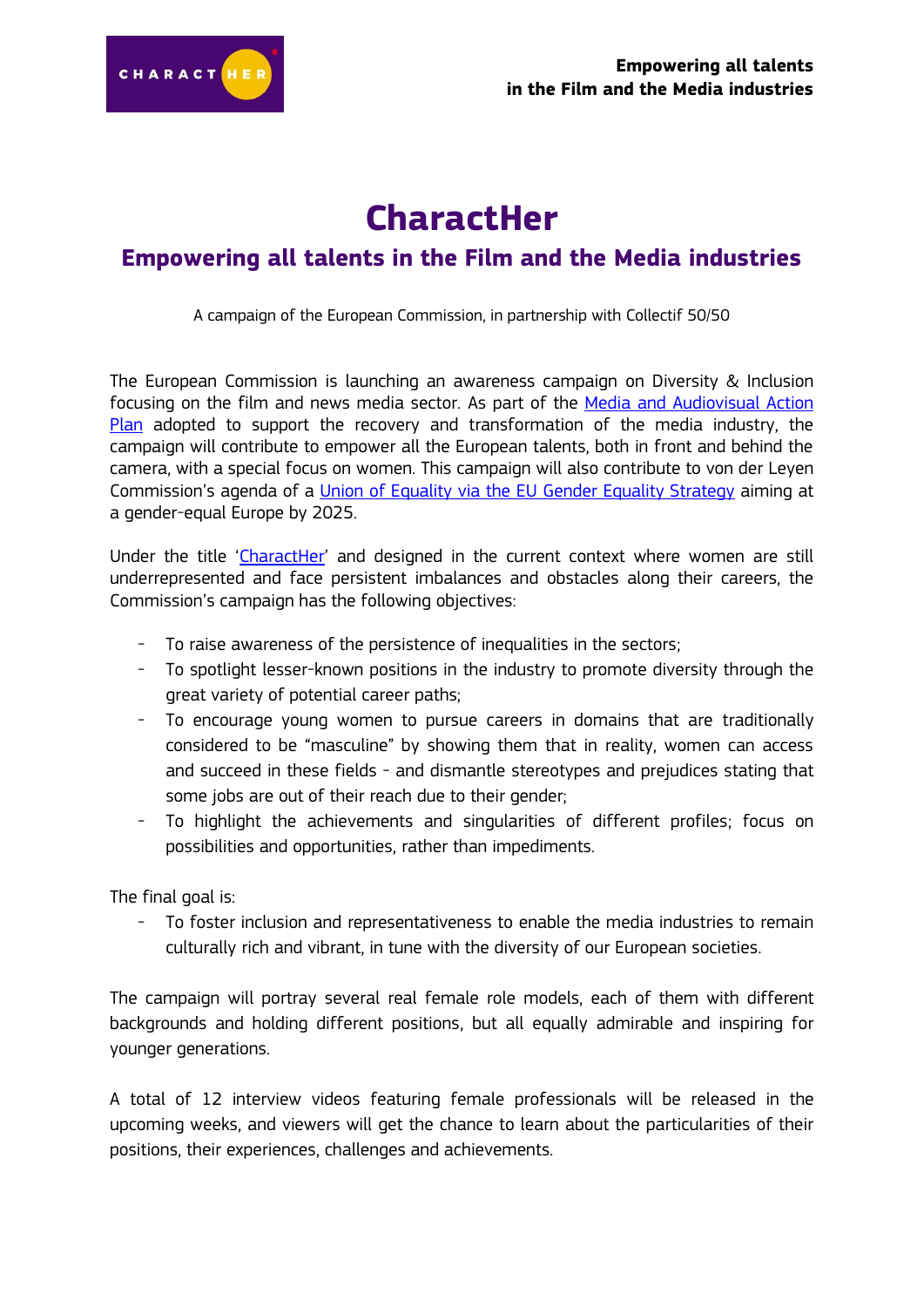

The videos will be complemented with further communication material in the format of quotes and visuals for social media, and with a toolkit that will be distributed in mid/high schools across Europe, as well as in film schools and educational organisations.

The campaign will be officially launched on 9 July in the context of the Festival de Cannes, and will last until the end of 2021. (See Annex 2 for more information)

Please check the annexes to know more about the selected profiles, the details of the launching event, how to join the campaign and further communication material.

- Annex 1: List of selected interviewees
- Annex 2: Launch event in Festival de Cannes
- Annex 3: How to join the campaign
- Annex 4: Communication material (including standard visuals and toolkit)
- Annex 5: Key messages and ready-to-use copy for social media
- Annex 6: Key moments for promotion and dissemination (soon available)
- Annex 7: List of organisations embracing the campaign (soon available)

For further questions, please get in touch with:

[Sarah Brunet](mailto:Sarah.BRUNET@ec.europa.eu) – for Policy enquiries

[Sara Gayarre](mailto:Sara.GAYARRE-LETE@ec.europa.eu) – for Communication/Press enquires.

#### **Background**

CharactHer is the first initiative with a clear focus on diversity and inclusion launched under the framework of the [Media and Audiovisual Action Plan.](https://ec.europa.eu/commission/presscorner/detail/en/IP_20_2239) Adopted in December 2020, this roadmap set fostering diversity as a key priority in the Commission's support to the recovery and transformation of the media and audiovisual sectors.

The campaign responds to a broader policy effort to strengthen the Commission's commitment to a gender-balanced and more diverse and inclusive creative sector. It also responds to President von der Leyen Commission's agenda of a [Union of Equality via the EU](https://eur-lex.europa.eu/legal-content/EN/TXT/?uri=CELEX%3A52020DC0152)  [Gender Equality Strategy,](https://eur-lex.europa.eu/legal-content/EN/TXT/?uri=CELEX%3A52020DC0152) which aims to reach a gender-equal Europe by 2025.

In 2018, [Creative Europe MEDIA began to engage with stakeholders](https://digital-strategy.ec.europa.eu/en/news/gender-balance-diversity-and-inclusiveness-media-and-audiovisual-sectors) in a bid to raise awareness of persistent imbalances, collect data and establish a network of partners working for a common objective.

A campaign of the European Commission In partnership with Collectif 50/50



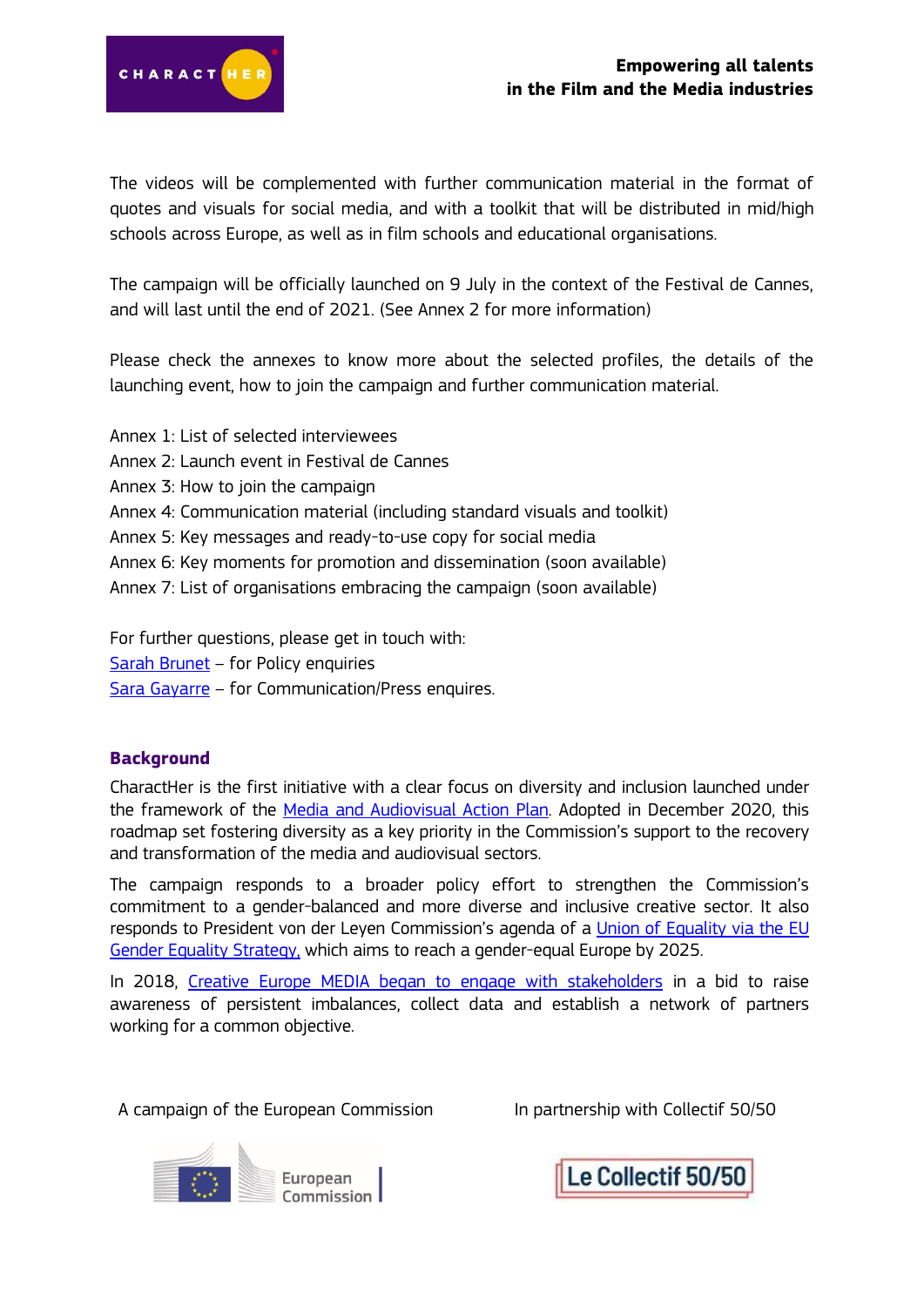

### **Annex 1**

#### List of female professionals featured in the interview videos.

#### **CINEMA**

- 1. Cinematographer Olympia Mytilinaiou (Greece)
- 2. Show Runner Marie Enthoven (Belgium)
- 3. Director/Animator Anca Damian (Romania)
- 4. Stunt Performer Anne Rasmussen (Denmark)
- 5. VFX Supervisor Gaia Bussolati (Italy)
- 6. Music Composer Uèle Lamore (France)
- 7. Colorist Susi Dollnig (Austria)
- 8. Key Grip Maike Maier (Germany)

#### **VIDEO GAMES**

9. Game User Researcher, Accessibility Consultant – Gwendolyn Garan (France)

#### **JOURNALISTS**

- 10. Safia Kessas Radio (Belgium)
- 11. Paola Moscardino TV (Italy)
- 12. Galya Prokopieva Digital media (Bulgaria)

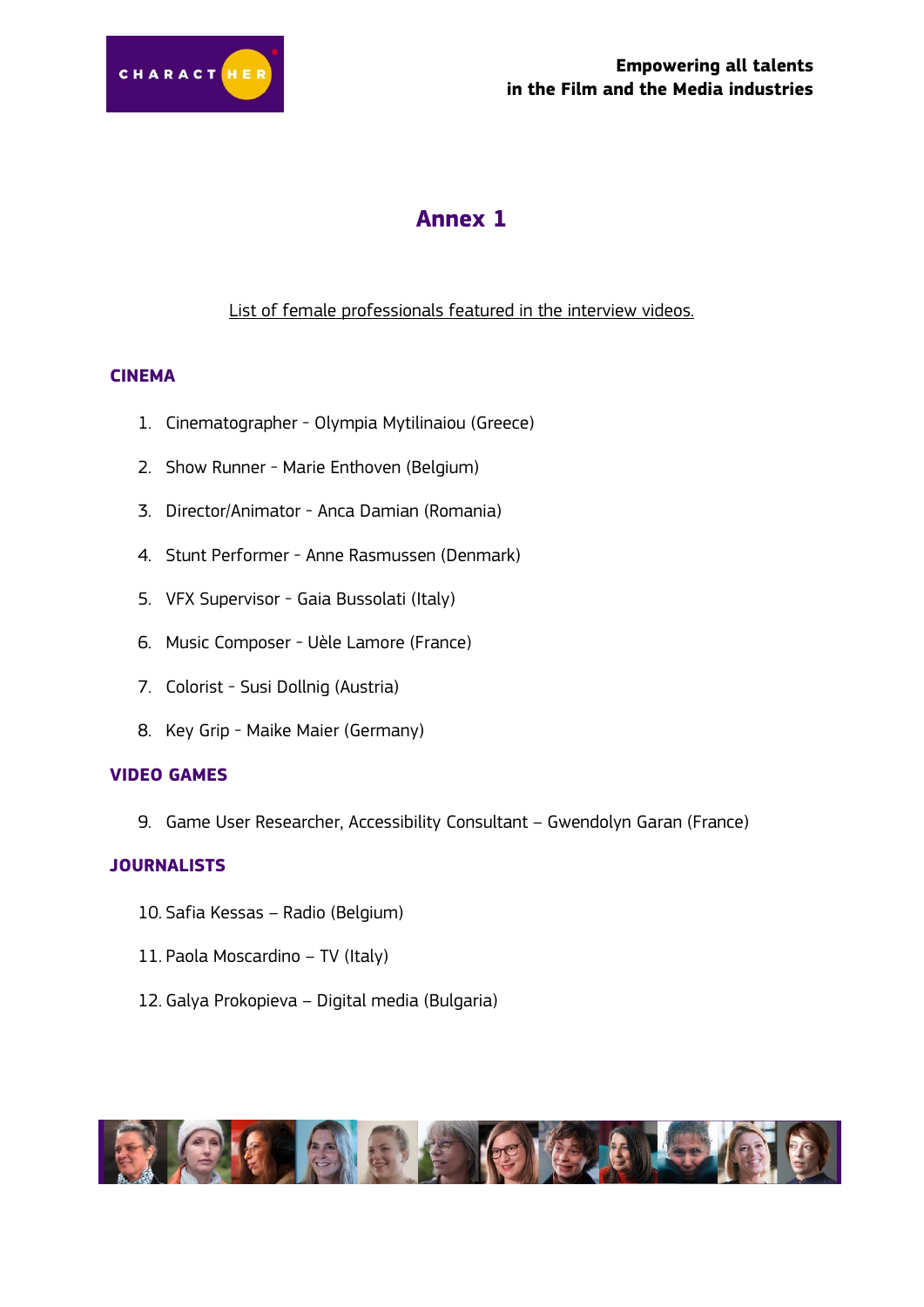

#### **Empowering all talents in the Film and the Media industries**

## **Annex 2**

#### Launch event of the campaign

The campaign will be launched on 9 July during a hybrid event in the Festival de Cannes.

- 1. Launching of the campaign's website at 15h00: <http://characther.eu/>
- 2. Press conference (for journalists only) from 15h45 to 16h15. Please confirm your attendance [here.](https://docs.google.com/forms/d/e/1FAIpQLScUSwgc1GDRW5zz7LgbcsRbGVv6V9oOmdV80RRmyWnn35EQmA/viewform?usp=sf_link)
- 3. [Launch event from 16h15 to 17h00](https://digital-strategy.ec.europa.eu/en/events/launch-event-characther-campaign)
	- Open to the public on site: Main stage | LERINS | Palais des Festivals
	- Livestreamed online via: page Marché du Film and [Facebook of Creative Europe](https://www.facebook.com/CreativeEuropeEU)



The panel of the event will be formed by:

- Věra Jourová Vice-President of the European Commission and Commissioner for Values and Transparency
- Delphyne Besse Member of the Board Collectif 50/50
- Hind Bensari Documentary Filmmaker and Director of the CharactHer videos
- Uèle Lamore Participant of the campaign representing the audiovisual sector **Conductor**
- Safia Kessas Participant of the campaign representing the news media sector - Journalist

Moderator: Elsa Keslassy - Journalist Variety

A few teasers of the videos will be screened during the event.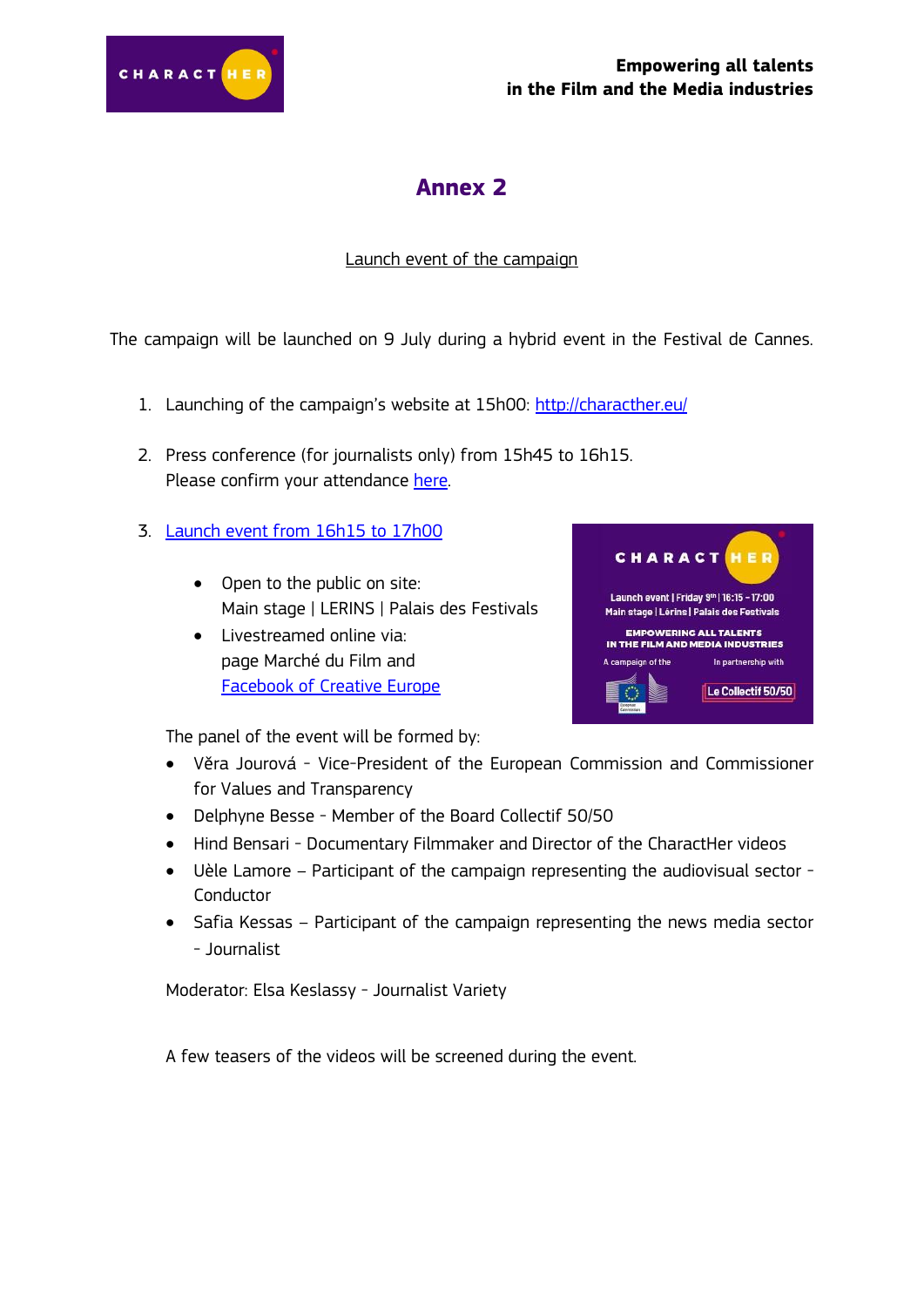

## **Annex 3**

#### How to join the campaign

In order to magnify the reach of the campaign, we count on the support of stakeholders and partners to multiply the messages and promote the material across their channels.

The target audience of the campaign is two-folded:

- On one hand, we need to raise awareness of persistent inequalities within the media industry in a bid to change trends and give female and less-privileged professionals the opportunities for equal treatment.
- On the other hand, we need to spread the word about the wide variety of professions in the media sector among the general audience, with a special focus on the younger generations, to put an end to stereotypes and break the narrative of positions linked to a specific genre.

#### How can you **JOIN & HELP**?

#### **If you are a journalist:**

- [Join the press conference](https://docs.google.com/forms/d/e/1FAIpQLScUSwgc1GDRW5zz7LgbcsRbGVv6V9oOmdV80RRmyWnn35EQmA/viewform?usp=sf_link) on 9 July to get all the information about the campaign.
- Write about the campaign to increase its visibility within your readership.
- [Contact us](mailto:Sarah.BRUNET@ec.europa.eu) if you are interested in a more targeted piece/interview or in getting further communication material.
- [Contact us](mailto:Sarah.BRUNET@ec.europa.eu) if you see potential collaboration with broadcasters to screen the videos of the campaign.

#### **If you are a film or news media professional:**

- [Share your story with us](mailto:Sarah.BRUNET@ec.europa.eu) stating the challenges you face(d) and we would explore how your experience best fits in the campaign.
- Become an ambassador of the campaign and help to spread the word in industry events and festivals.
- Share the campaign with your peers and networks.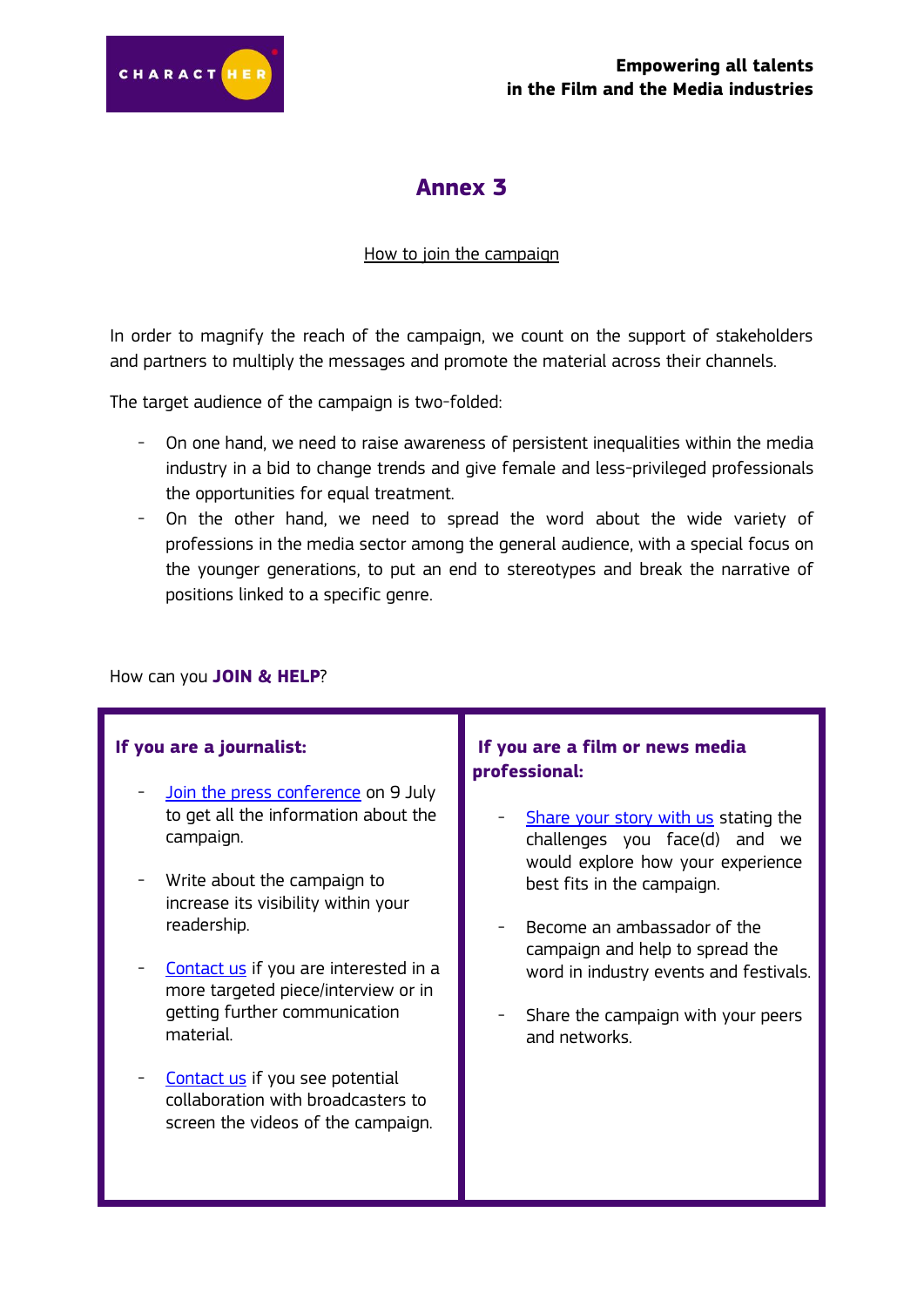

#### **If you are a stakeholder:**

- Become a multiplier of the campaign by posting about it on your social media accounts. (see Annex 4)
- Include the campaign in your newsletter.
- Address the issue within your organisation to discuss how it can be overcome and let us know your [ideas and strategies.](mailto:Sarah.BRUNET@ec.europa.eu)

#### **If you are an educational organisation:**

- Distribute the toolkit among young people.
- Organise debates with students to address the global issue and any particular challenge.
- [Let us know](mailto:Sarah.BRUNET@ec.europa.eu) if any student would like to share their story of 1) determination to go for an 'unusual' career or 2) challenges while deciding on a career.

We are currently in touch with professionals in the audiovisual and news media industries to develop a list of '**Ambassadors/Ambassadress**' that will endorse the campaign during the Cannes Film Festival and beyond to talk about it and promote it further.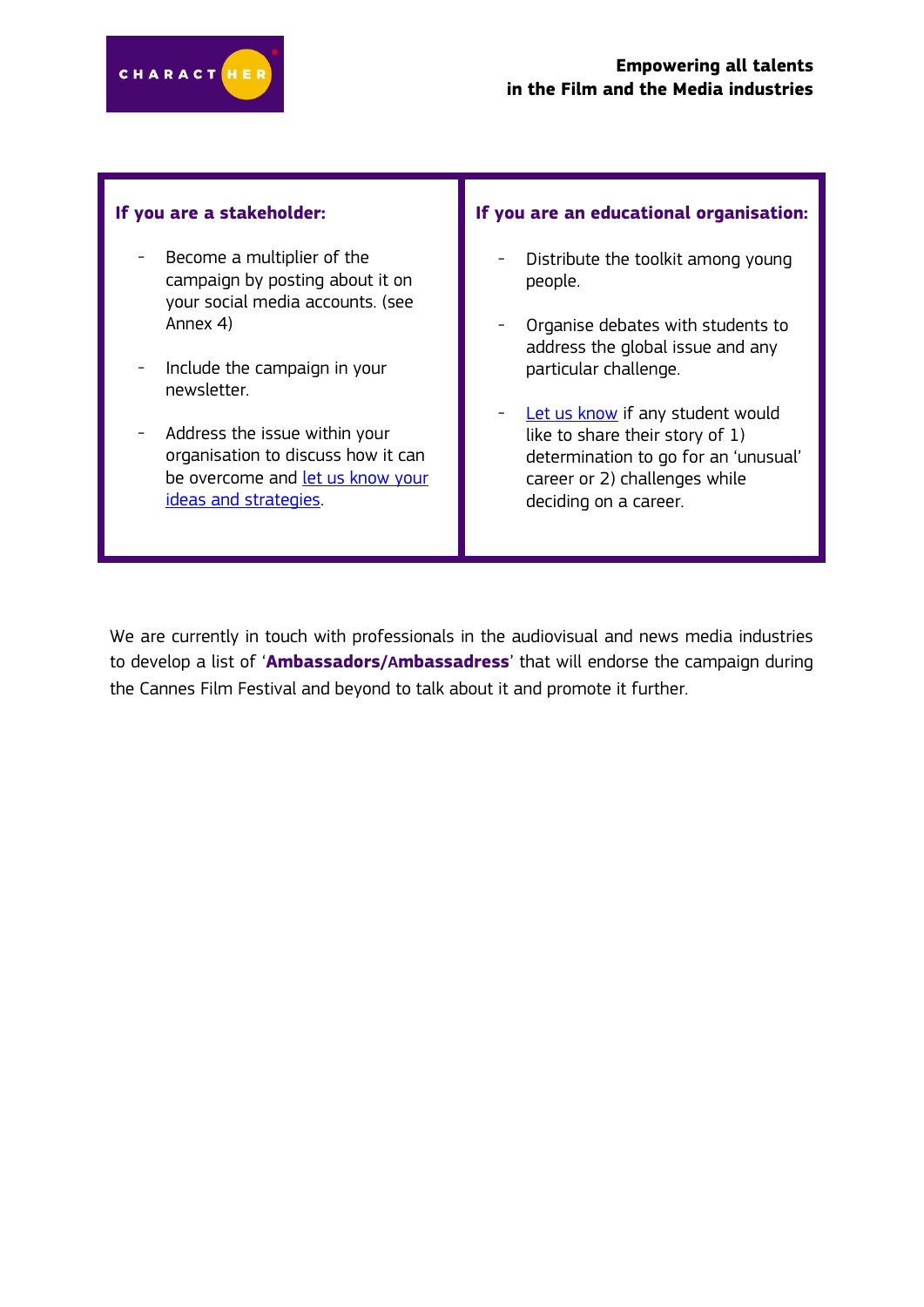

## **Annex 4**

#### Communication material.

All the communication and promotional material of the campaign will be available in a shared folder: **[HERE.](https://drive.google.com/drive/folders/1jD-qbx8jskabm-cSjTrL4A90E2Lxi-kY?usp=sharing)**

The material will be split in folders depending on the when it should be used:

- Prior to the launch: with general content and teasers that can be used before 9 July to announce that a campaign on Diversity is about to be launched.
- Under embargo: documents in this folder will be under embargo until Friday 9 July at midday. I.e. press release, short videos, toolkit. Please respect the embargo.
- Campaign material: logos, videos, visuals, banners, quotes, etc. will be added to this folder as they are released and can be used freely.

When using material of the campaign in your channels, please do not forget to:

- Mention that it is a campaign of the European Commission (in partnership with Collectif 50/50)

and/or

- Tag our accounts:

European Commission Collectif 50/50 [creative.eu](https://www.instagram.com/creative.eu/) **4 [@CreativeEuropeEU](https://www.facebook.com/CreativeEuropeEU)** [@MEDIAprogEU](https://twitter.com/MEDIAprogEU)

**a** @lecollectif5050 **B** @Collectif5050 @Collectif5050

- Use the official hashtag of the campaign #CharactHer
- Always illustrate your content with images, GIFs or videos that you can find [here.](https://drive.google.com/drive/folders/1jD-qbx8jskabm-cSjTrL4A90E2Lxi-kY?usp=sharing)